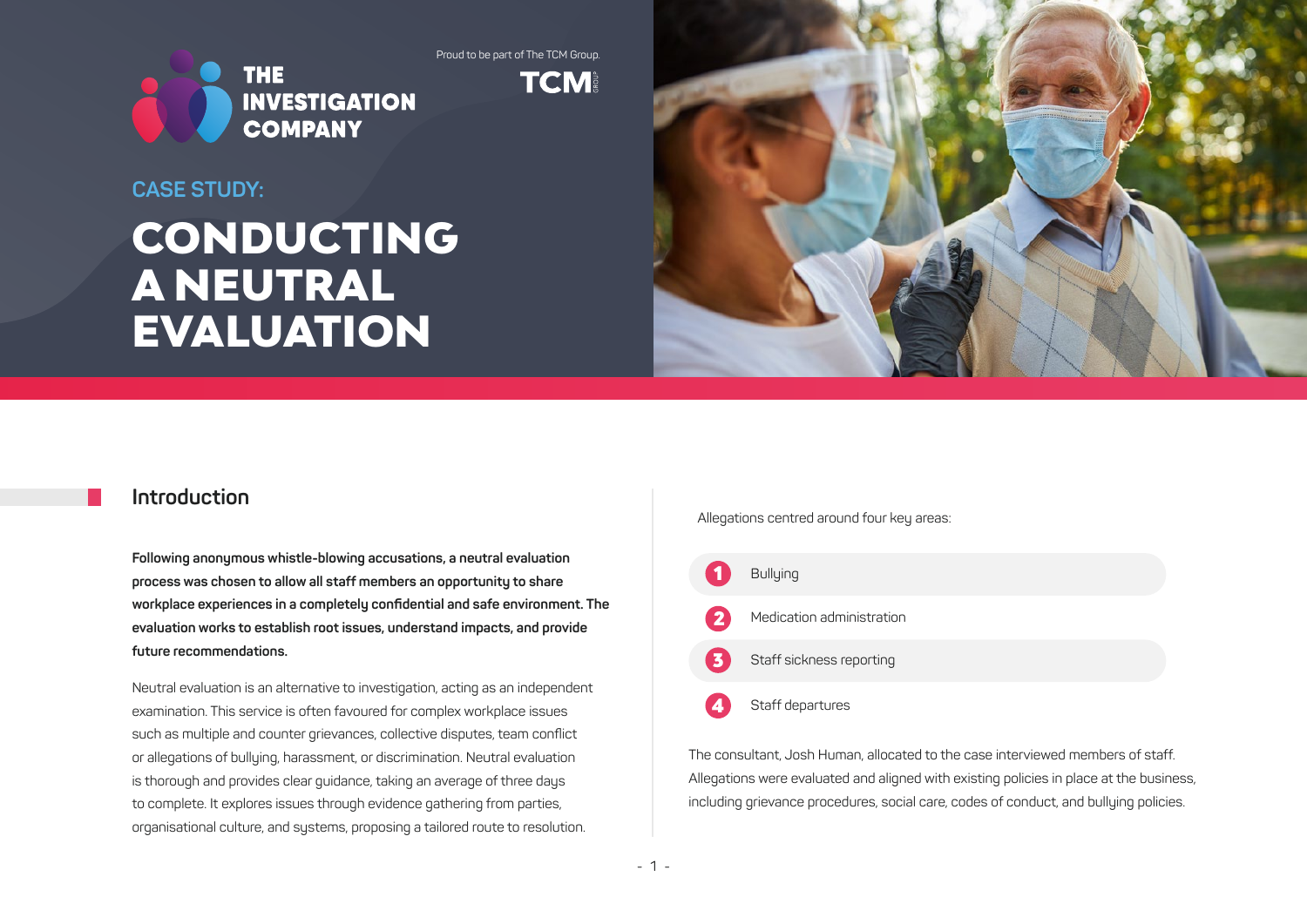

**Josh Human was appointed for the assignment due to his background in employment legislation, people management and development.** 

With a background in HR services, Josh is always seeking opportunities to promote early resolution. He uses his mediation, investigation, and coaching skills to improve workplace productivity and relationships.

#### **On-site management**

The majority of interviewees witnessed shouting and raised voices, resulting in an evidential culture of fear, a lack of staff morale, and shared feelings of discrimination.

### **Medication administration**

Evidence suggests that medication is being administered without following healthcare procedures.

### **Targeting issues**

In order to establish evidence surrounding various concerns, staff were asked a series of questions to probe the accusations and further explore the lived experiences of the team. Upon questioning, the following repeated concerns were brought to light:

## **Senior management visibility**

The majority of staff felt unsupported by senior management with a lack of presence in the workplace.